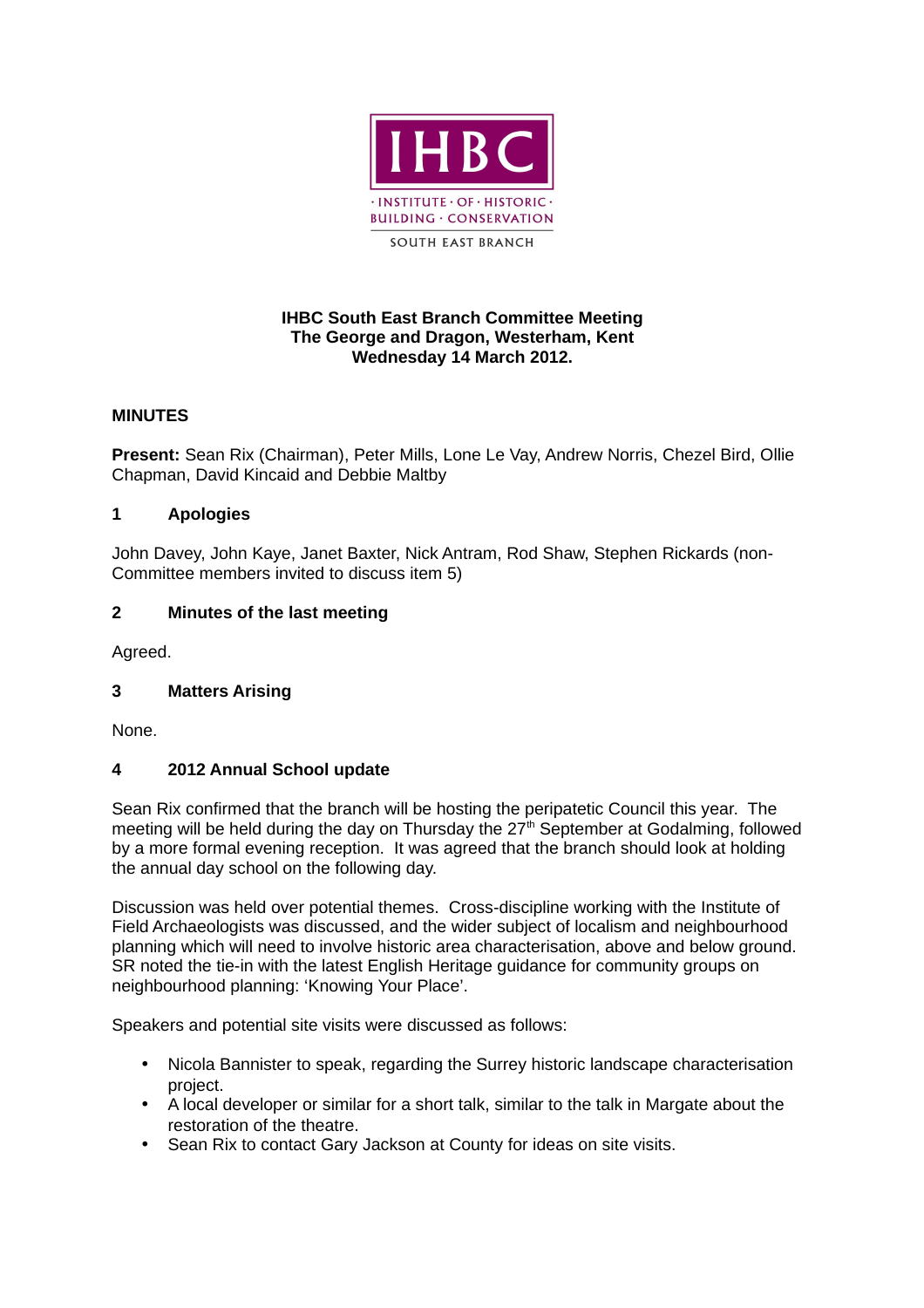- Guildford town centre (various topics including the conservation management plan for the castle site, the canal redevelopment and the town centre masterplan review).
- Andrew Norris noted there are a number of archaeological sites in the area that are currently being surveyed.
- A representative from one of the 30 trial neighbourhood plans to speak, as some are local. Lone le Vay will contact someone at Kirdford Village about this, and Peter Mills will contact Great Bookham regarding their pilot.
- Andrew Norris will contact Rob Fairbanks at the Surrey Hills AONB Board about how they will engage with the community in the future and promoting the appreciation of the layers of historic environment each has (e.g. Chilworth).
- Andrew Norris will contact the Guildford Museum and the Surrey County Archaeology Group.
- Sean Rix will contact the Sussex Archaeological Society.

Venues suggested:

- Charterhouse
- Council Chamber
- Waverley Borough Council
- Guildford guildhall
- Guildford Museum

Sean Rix will contact Jo Evans to explore venue options.

**\*UPDATE\*** Following the meeting, Sean Rix held further discussions with Jo Evans and Sean O'Reilly, during which a decision was taken that the South East branch AGM would not be combined with the Council meeting and that it would be held as a separate event either before or after. The details will be discussed at the next branch committee meeting.

# **5 IHBC's governance and constitutional review**

The review commenced following legal advice regarding the procedure for reviewing charities' constitutions. It was agreed that the most important consultation response to make is that there should be easy, and direct, opportunities for branch representation to the Council, including input into how the Council is leading. The merits of creating project or interest groups who can feed back as part of a start-to-finish dedicated project, in order to continue to raise standards (a 'two house' model), was also discussed.

#### **6 Forthcoming events**

Peter Mills is making progress with the tour of and meeting at Hadlow Tower in Tonbridge and will ask Geoff Pearson at Tonbridge and Malling DC if he will give a talk, as well as the contractor. It's likely to be an early evening event in late May or June, with a maximum group of 20.

Sean Rix will investigate an evening talk on Envirograph, a manufacturer of a type of intumescent thin material that can be applied to panelled doors for a 30 minute fire rating.

Andrew Norris will speak to David Sheppard regarding a talk on Surrey.

Chezel Bird will investigate a CPD session on a slim line double glazing system, an alternative to Slimlite.

Sean Rix will look into a tour of the new Jerwood gallery in Hastings.